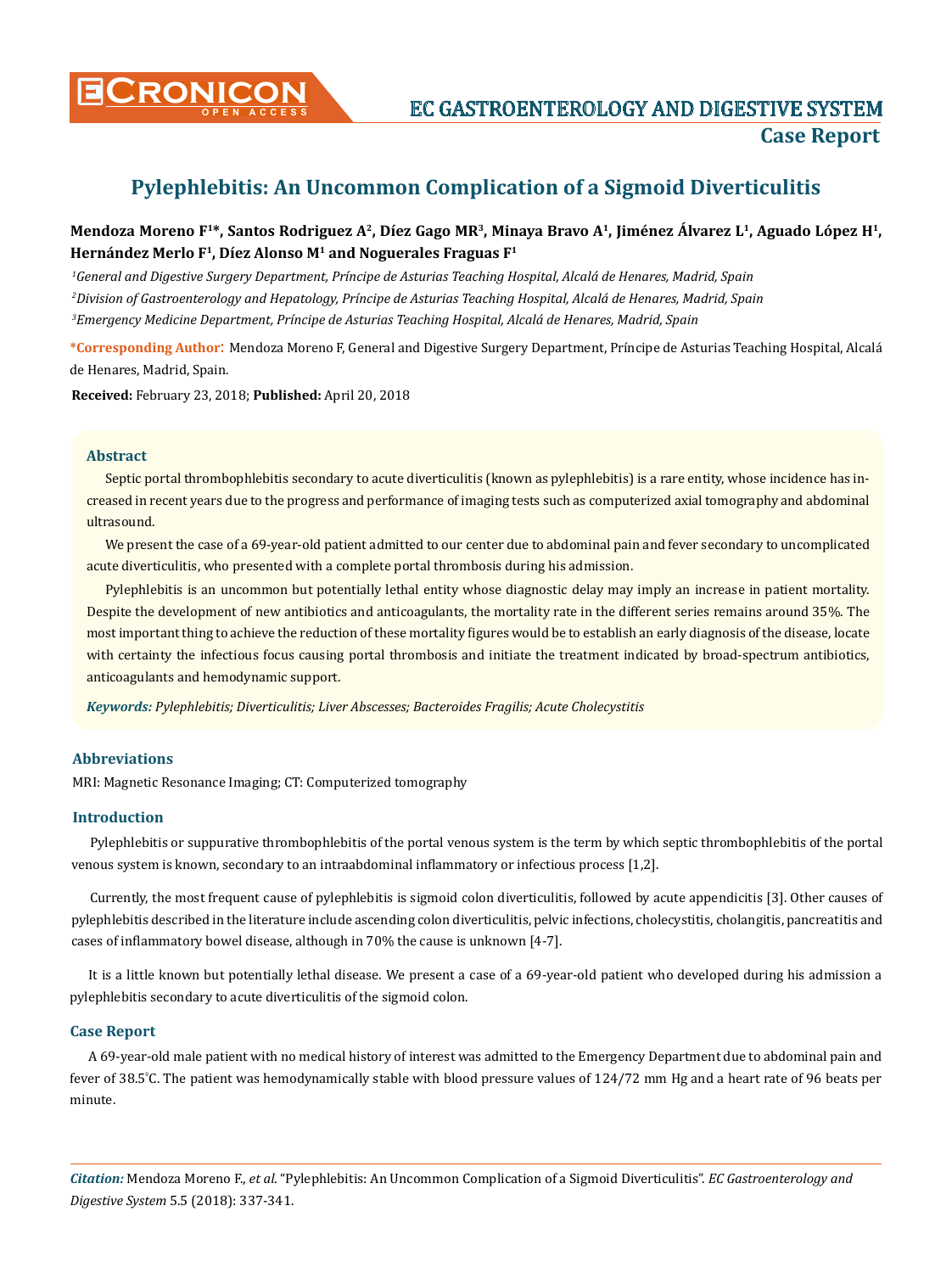#### **Pylephlebitis: An Uncommon Complication of a Sigmoid Diverticulitis**

In the laboratory tests, leukocytosis was obtained with neutrophilia and alteration of the hepatic profile, with elevation of AST and ALT with normal levels of bilirubin, which he was admitted in order to complete the diagnosis.

After performing pelvic abdomino-CT scan, complete thrombosis of the right and possibly partial portal vein of the main portal vein (Figure 1) was observed with alterations in the density of the right hepatic lobe together with findings suggestive of acute diverticulitis at the uncomplicated sigmoid level (Hinchey I) (Figure 2).



*Figure 1: CT Scan showing portal thrombosis.*



*Figure 2: CT Scan. Yellow arrow indicates the mural thickening of a segment of sigma compatible with acute diverticulitis.*

338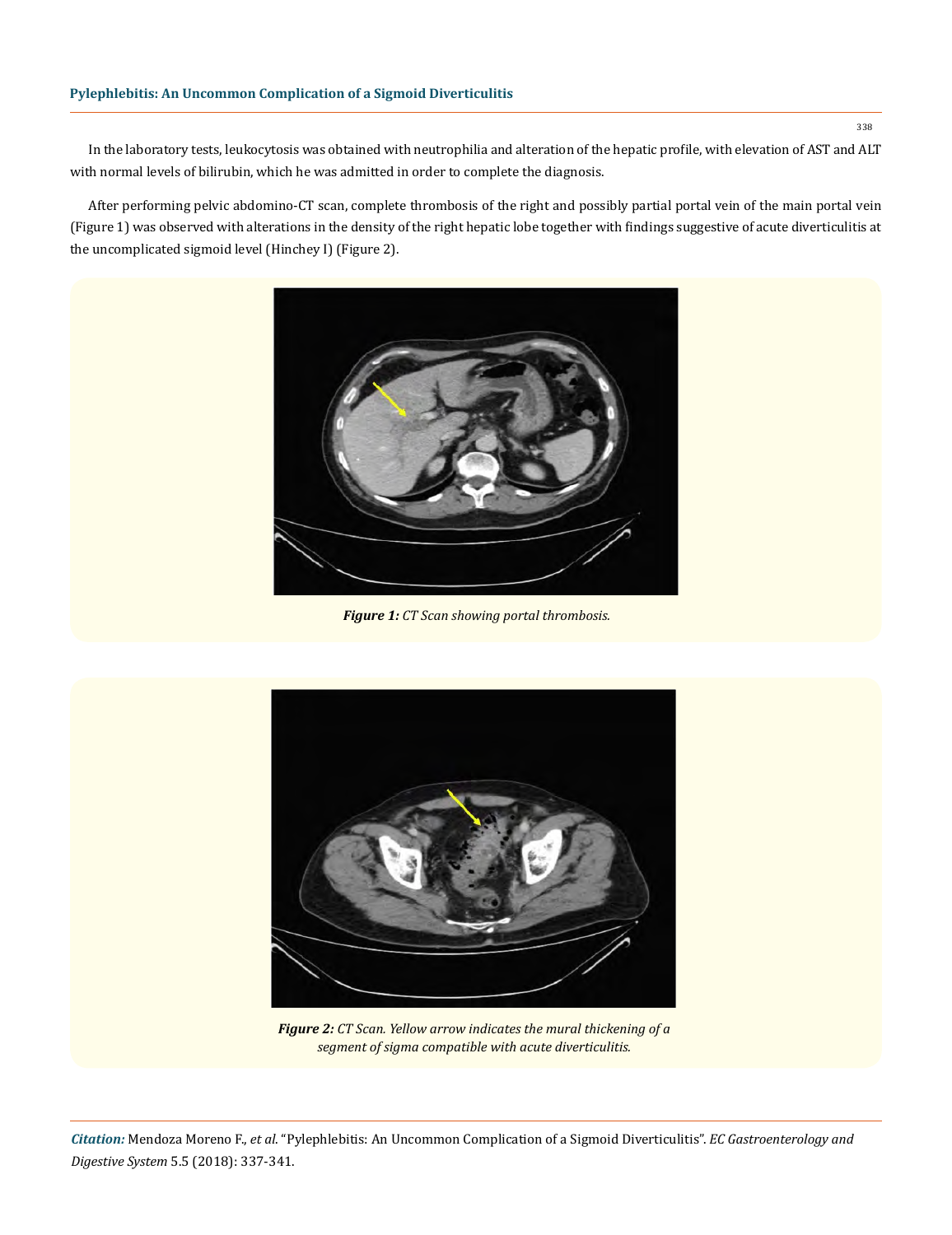Treatment was started empirically using Piperacillin-Tazobactam at a dose of 4.5 g/8 hours i.v. In blood cultures taken in the Emergency Department, a bacteroides fragilis sensitive to piperacillin grew. After requesting an assessment for the Hematology service, anticoagulation was initiated by low molecular weight heparin, which were subsequently substituted with acenocoumarol.

The patient presented clinical improvement and could be discharged after 3 weeks of admission to our center.

#### **Discussion**

Pylephlebitis was initially described by Waller in 1846 and later by Dieulafoy in 1898 as a source of multiple liver abscesses after performing clinical autopsies in patients who died of acute appendicitis [2,7].

Its incidence has increased in recent years, due to technological advances in imaging tests such as computed tomography and abdominal ultrasound, with an annual incidence of 2.7 per 100,000 inhabitants per year [2,8]. There is no predominant age, although it is described more frequently in males [3].

Pylephlebitis is a rare complication described after an episode of acute diverticulitis, occurring in approximately 3% of cases, especially in patients older than 70 years of age [6,9]. It is associated with hypercoagulability states, trauma or abdominal surgery.

It is non-specific clinical presentation. It may debut in asymptomatic individuals as a casual finding or as a picture of abdominal pain associated with nausea, vomiting, jaundice and / or fever, which may end in septic shock or liver failure [8].

In the laboratory, leukocytosis with neutrophilia can be found in most patients, as in our patient, as well as elevated liver enzymes.

Abdominal ultrasound has a good sensitivity, both for the identification of echogenic material inside the portal vessels and to reach the diagnosis of the cause that originated it (appendicitis, acute cholecystitis, etc.) [7]. However, the test of choice is the computerized axial tomography with intravenous contrast because it allows to check the permeability of the portomesenteric venous system, to assess the possibility of liver abscesses and to locate the infectious abdominal focus.

In recent years, ultrasound with Doppler flow has shown that it can provide information on portomesenteric flow [8] (Figure 3). MRI can help differentiate acute from other chronic processes [1].



*Figure 3: Hepatotropic flow visualized after performing Doppler ultrasound.*

*Citation:* Mendoza Moreno F., *et al*. "Pylephlebitis: An Uncommon Complication of a Sigmoid Diverticulitis". *EC Gastroenterology and Digestive System* 5.5 (2018): 337-341.

339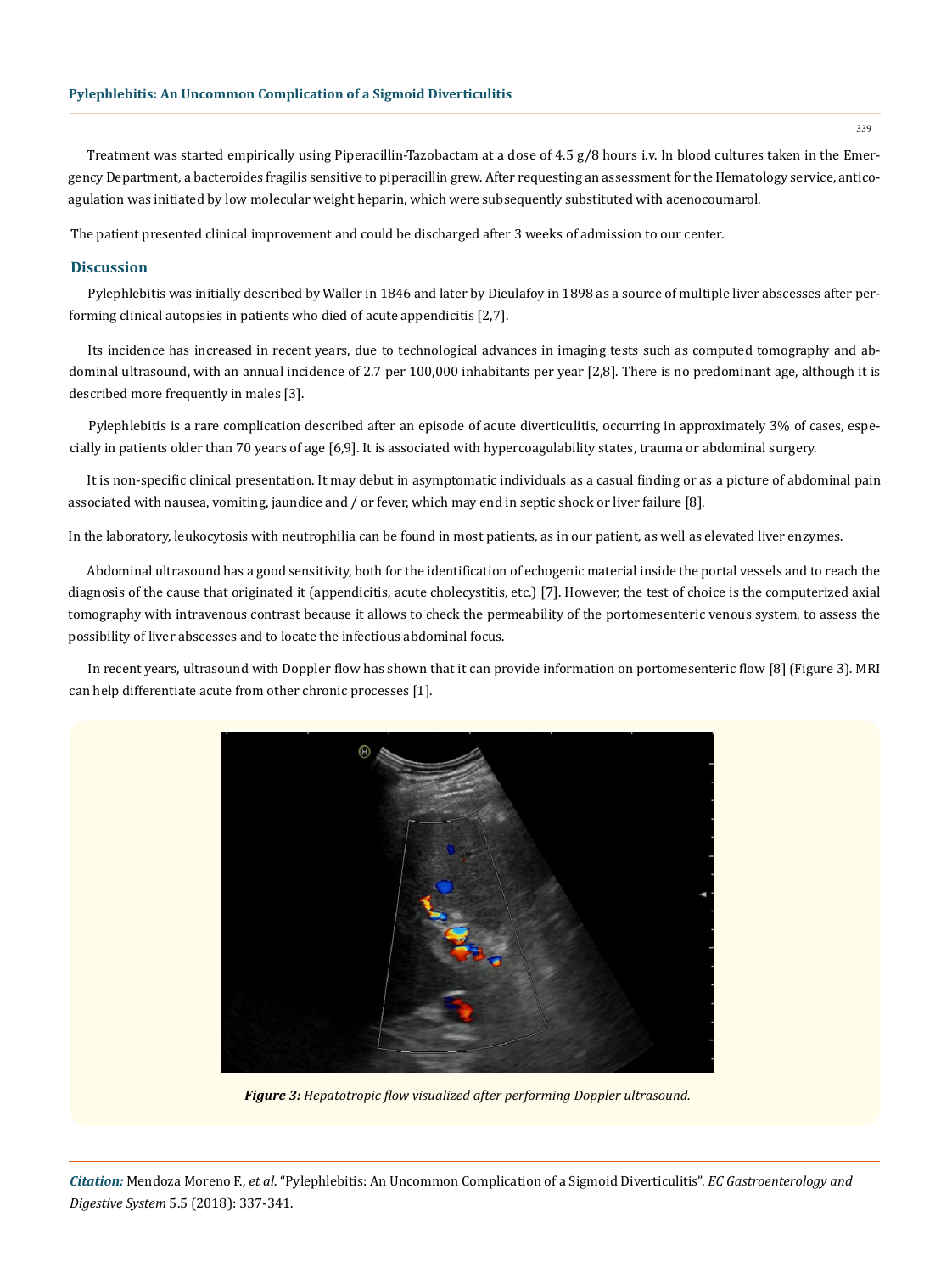The most frequent responsible microorganism is Bacteroides Fragilis followed by *Escherichia coli*, with 50-88% of positive blood cultures being reassured. Other microorganisms described are *Proteus mirabilis, Clostridium* species, *Klebsiella* species and *Streptococcus*  species [1,3].

Apparently, some of the capsular components of the bacterium stimulate the coagulation cascade, giving rise to a state of hypercoagulability, predisposing to portal thrombosis by venous dissemination [3].

The main treatment is the control of the triggering cause (appendectomy, cholecystectomy, etc.) and then initiate broad-spectrum antibiotic therapy with coverage for Gram-negative and anaerobic bacilli, staying for 4 weeks (or up to 6 weeks, it is a case of liver abscess). In general, in the case of liver abscesses less than 3 cm, treatment with prolonged antibiotic therapy should suffice, while those greater than 3 cm should be candidates for drainage (percutaneous or surgical) [10]. Some authors describe as antibiotic therapy schemes the use of metronidazole, gentamicin, piperacillin, imipenem and/or ampicillin [3].

Finally, the indication of anticoagulation is controversial. It seems clear the indication in those states of hypercoagulability as protein S deficiency, protein C deficiency, antithrombin III deficiency, anti-cardiolipin antibodies or tumors. The objective of anticoagulation is to prevent ischemia or intestinal infarction due to extension of the venous thrombus. Some authors such as Kanellopoulou have found a better prognosis in those patients who were anticoagulated during an episode of pylephlebitis compared to those who did not receive anticoagulant treatment [11].

#### **Conclusion**

In conclusion, pylephlebitis is a rare entity whose incidence has been increasing in recent years. Its rapid identification and correct treatment has a positive effect on the prognosis, reducing its mortality, which can reach figures of up to 25%.

#### **Conflict of Interest**

There is no conflict of interest.

#### **Bibliography**

- 1. Gajendran M., *et al*[. "Diverticulitis complicated by pylephlebitis: a case report".](https://www.ncbi.nlm.nih.gov/pubmed/21985694) *Journal of Medical Case Reports* 5 (2011): 514.
- 2. Choudhry AJ., *et al*. "Pylephlebitis: a Review of 95 Cases". *[Journal of Gastrointestinal Surgery](https://www.ncbi.nlm.nih.gov/pubmed/26160320)* 20.3 (2016): 656-661.
- 3. Wong K., *et al*[. "Pylephlebitis: a rare complication of an intra-abdominal infection".](https://www.ncbi.nlm.nih.gov/pubmed/23882407) *Journal of Community Hospital Internal Medicine [Perspectives](https://www.ncbi.nlm.nih.gov/pubmed/23882407)* 53.2 (2013).
- 4. Yazgan C., *et al*[. "Inferior mesenteric vein pylephlebitis due to sigmoid diverticulitis".](https://www.ncbi.nlm.nih.gov/pubmed/26604234) *BMJ Case Reports* (2015).
- 5. Ufuk F., *et al*[. "Pylephlebitis Complicating Acute Appendicitis: Prompt Diagnosis with Contrast-Enhanced Computed Tomography".](https://www.ncbi.nlm.nih.gov/pubmed/26810023) *[Journal of Emergency Medicine](https://www.ncbi.nlm.nih.gov/pubmed/26810023)* 50.3 (2016): e147-e149.
- 6. Falkowski AL., *et al*[. "Pylephlebitis of a variant mesenteric vein complicating sigmoid diverticulitis".](https://www.ncbi.nlm.nih.gov/pubmed/24967018) *Journal of Radiology Case Reports* [8.2 \(2014\): 37-45.](https://www.ncbi.nlm.nih.gov/pubmed/24967018)
- 7. Fukahori M., *et al*[. "A case of silent perforated diverticulitis in the ascending colon combined with pylephlebitis resulting in complete](https://www.ncbi.nlm.nih.gov/pubmed/26160462)  occlusion of the portal trunk". *[Clinical Journal of Gastroenterology](https://www.ncbi.nlm.nih.gov/pubmed/26160462)* 8.4 (2015): 172-178.
- 8. Pérez-Bru S., *et al*[. "Pylephlebitis: a rare but possible complication of intra-abdominal infections".](https://www.ncbi.nlm.nih.gov/pubmed/26141109) *Cirugía y Cirujanos* 83.6 (2015): [501-505.](https://www.ncbi.nlm.nih.gov/pubmed/26141109)

*Citation:* Mendoza Moreno F., *et al*. "Pylephlebitis: An Uncommon Complication of a Sigmoid Diverticulitis". *EC Gastroenterology and Digestive System* 5.5 (2018): 337-341.

340